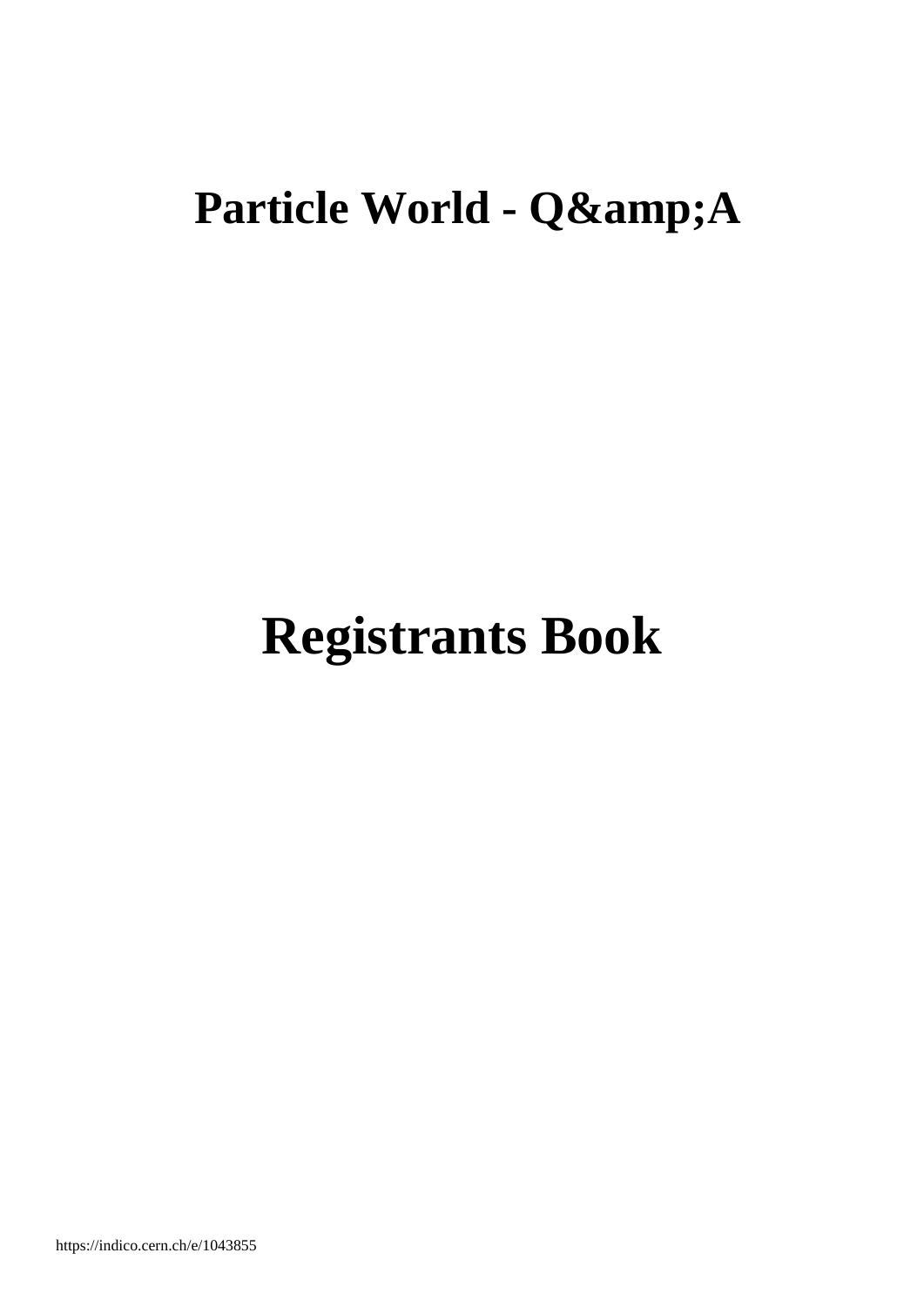### Table of contents

| Shusaku Arakuta (1999) - 1999) - 1999 - 1999 - 1999 - 1999 - 1999 - 1999 - 1999 - 1999 - 1999 - 1999 - 1999 - 1        |  |
|------------------------------------------------------------------------------------------------------------------------|--|
|                                                                                                                        |  |
|                                                                                                                        |  |
|                                                                                                                        |  |
|                                                                                                                        |  |
| Ida Marie Schmidt (al. 2003) (al. 2010) (al. 2010) (al. 2010) (al. 2010) (al. 2010) (al. 2010) (al. 2010) (al. 2010) ( |  |
|                                                                                                                        |  |
|                                                                                                                        |  |
|                                                                                                                        |  |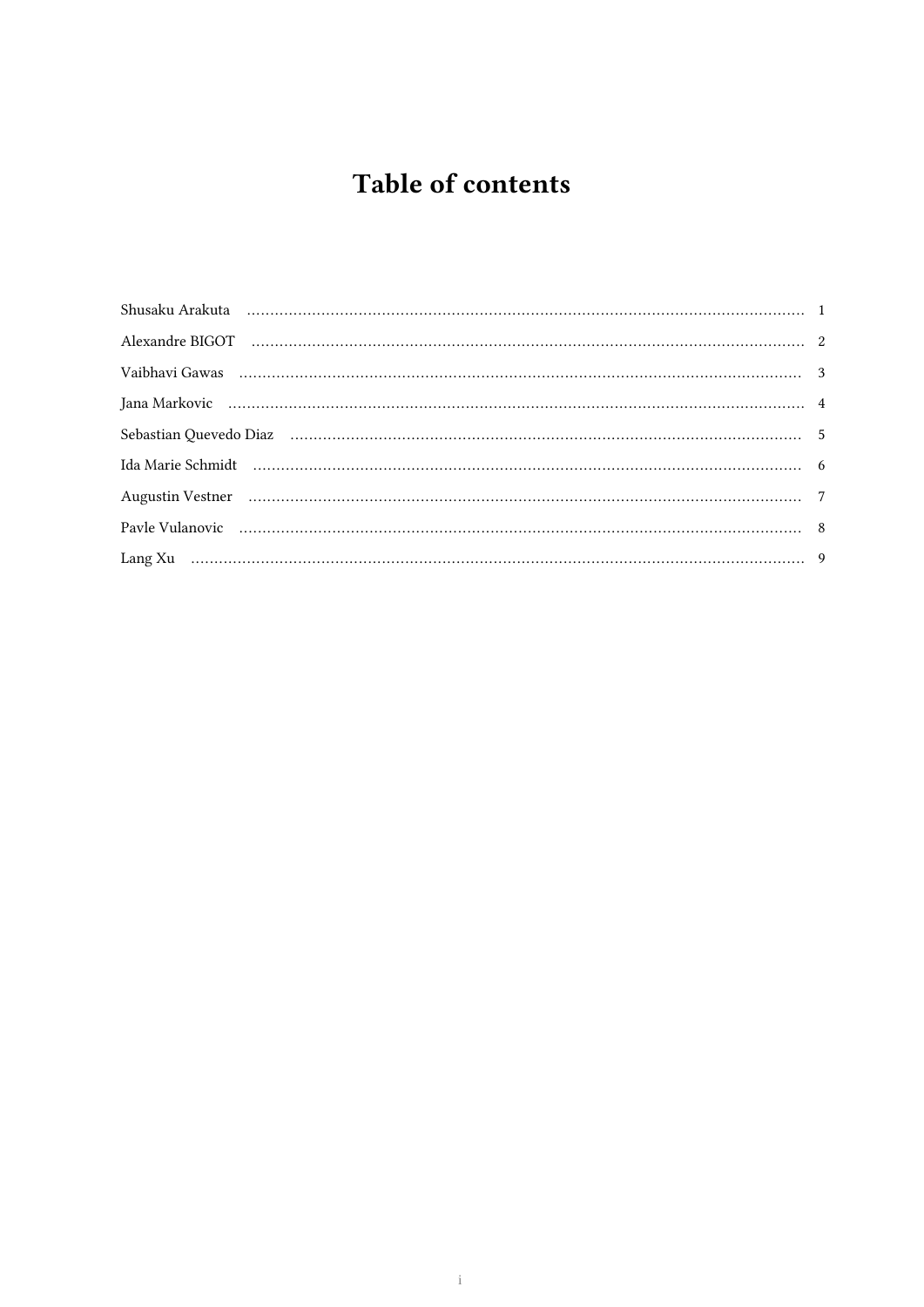#### Shusaku Arakuta #38

Registration details

**Registration date**: 30 Jun 2021, 11:41 **Registration state**: Completed

Personal Data

**Email Address**: arakuta@champ.hep.sci.osaka-u.ac.jp

**Please provide your question(s)**: I heard there are some kinds of Higgs boson when SUSY theory is valid. What is the difference from standard model?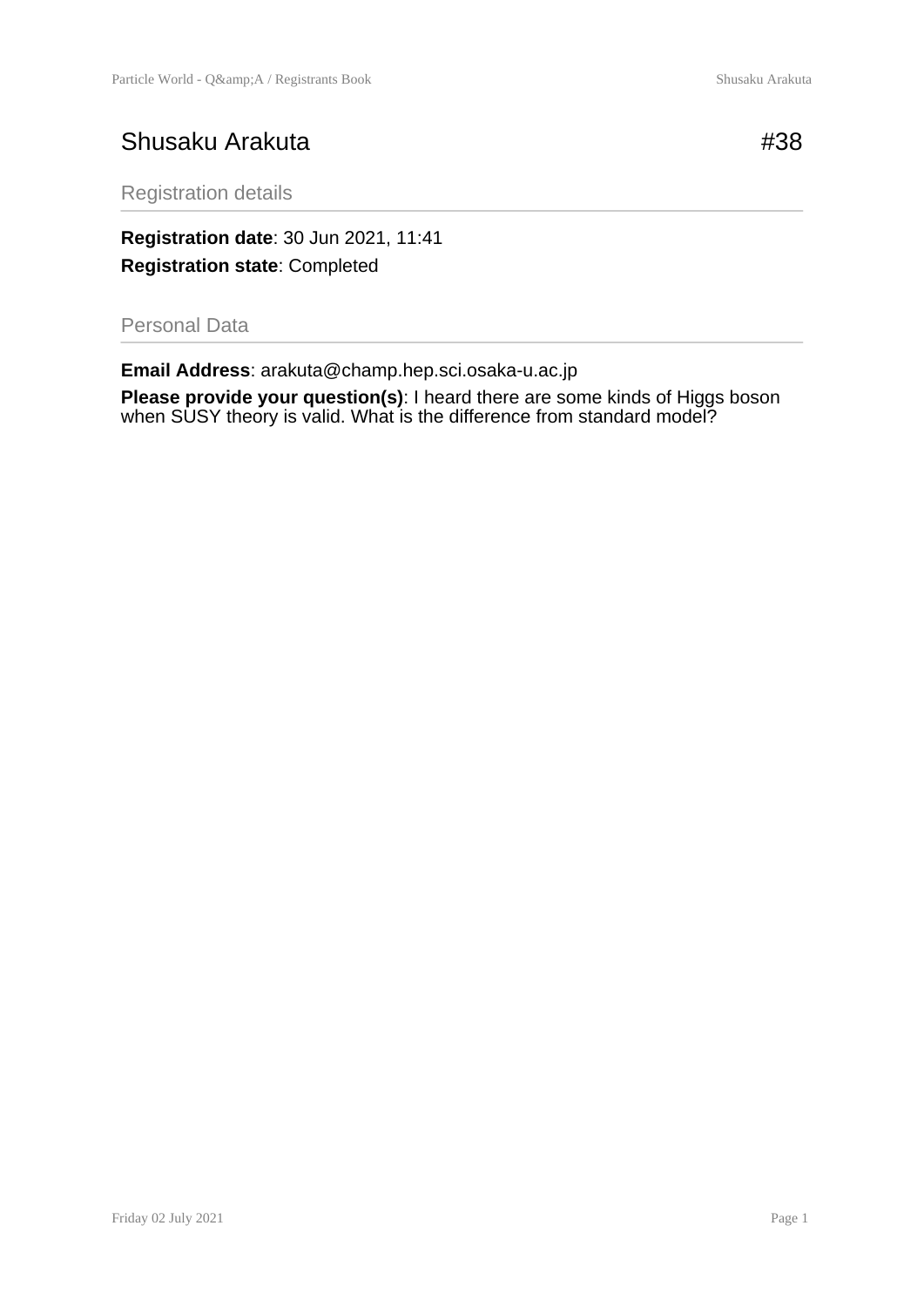#### Alexandre BIGOT #14

Registration details

**Registration date**: 29 Jun 2021, 11:18 **Registration state**: Completed

Personal Data

**Email Address**: alexandre.bigot@cern.ch

**Please provide your question(s)**: Hello, I have a "terminology" question. We mention the "Exclusion Pauli principle" meaning this can't be proved/justified (by definition of the word "principle"). Yet, as I understand it, one can deduce this exiclusion principle by applying the Symmetrization Postulate on a system of two identical fermions. Then, the Symmetrization Postulate would be a "true" principle (can't be proved/justified, we assume it) while the "Pauli Exclusion Principle" would be a "false" principle (can be found thanks to the Symmetrization Postulate). Could you please tell me if what I just wrote is right or if I'm missing something ? I ask this question in order to better understand the "pillars" on which one can build quantum mechanics and especially the Standard Model (as it's the heart of your lectures). Thanks in advance.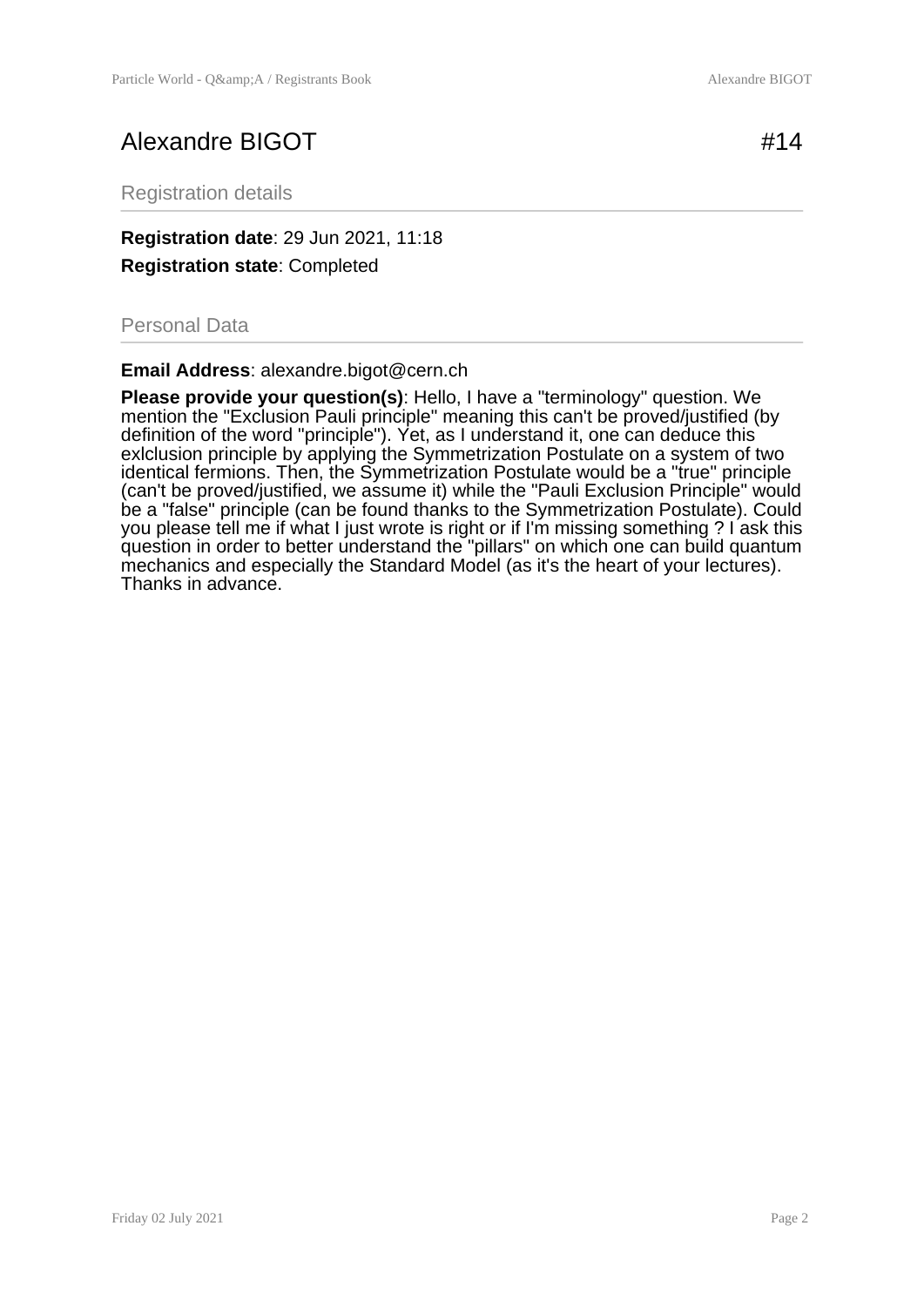#### Vaibhavi Gawas  $\#15$

Registration details

**Registration date**: 29 Jun 2021, 11:24 **Registration state**: Completed

Personal Data

**Email Address**: vaibhavi.gawas@cern.ch

**Please provide your question(s)**: How are charges of fermions associated with the hypercharge field? How does hypercharge interact with the fermion field to give charges? 2. the way we have particle and antiparticle fields, same with gluons and photons being their own particles, how do we characterize graviton in the context of its antiparticle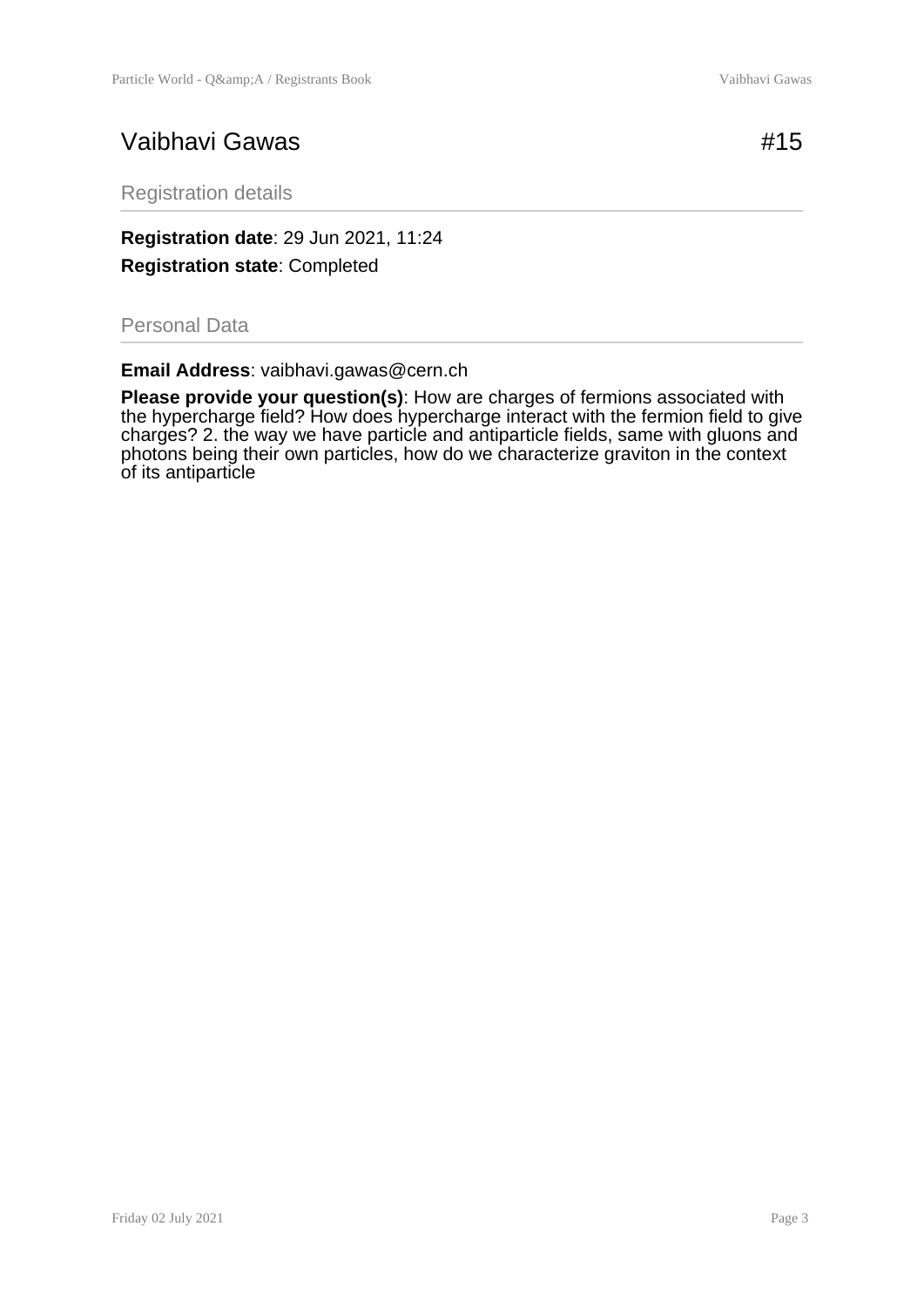#### Jana Markovic **#20**

Registration details

**Registration date**: 29 Jun 2021, 19:41 **Registration state**: Completed

Personal Data

**Email Address**: jana.markovic@cern.ch

**Please provide your question(s)**: In the lecture notes for this course, you say that if undiscovered forth type of neutrino exists, it would be much heavier then the existing three by a factor of 10^10. Could you explain why? Thanks in advance!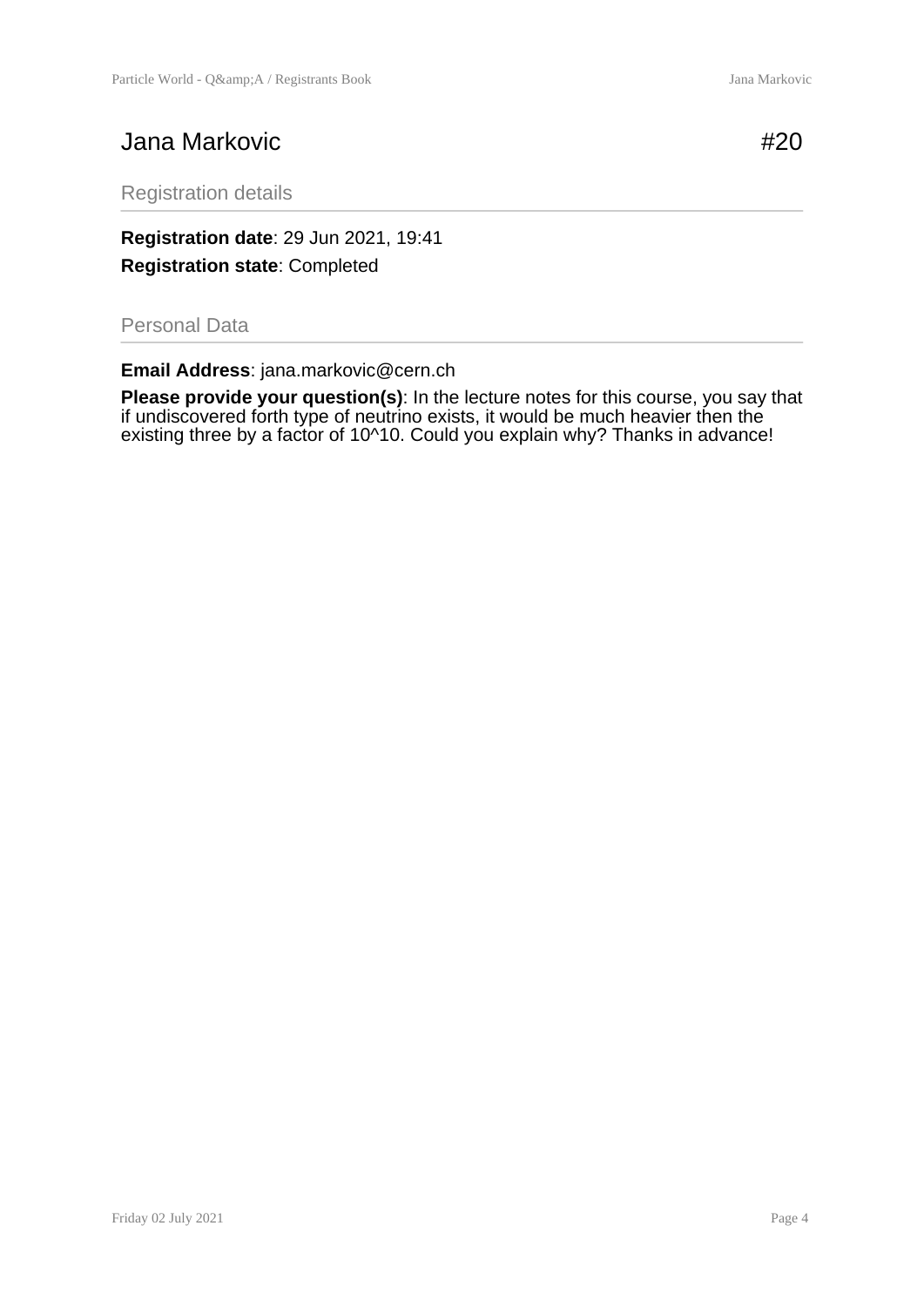#### Sebastian Quevedo Diaz **#37**

Registration details

**Registration date**: 30 Jun 2021, 11:25 **Registration state**: Completed

Personal Data

**Email Address**: sebastian.quevedo.diaz@cern.ch

**Please provide your question(s)**: 1)What properties does a particle with 3/2 spin display? 2) How is the weak force and electromagnetism (hypercharge) united through electroweak theory?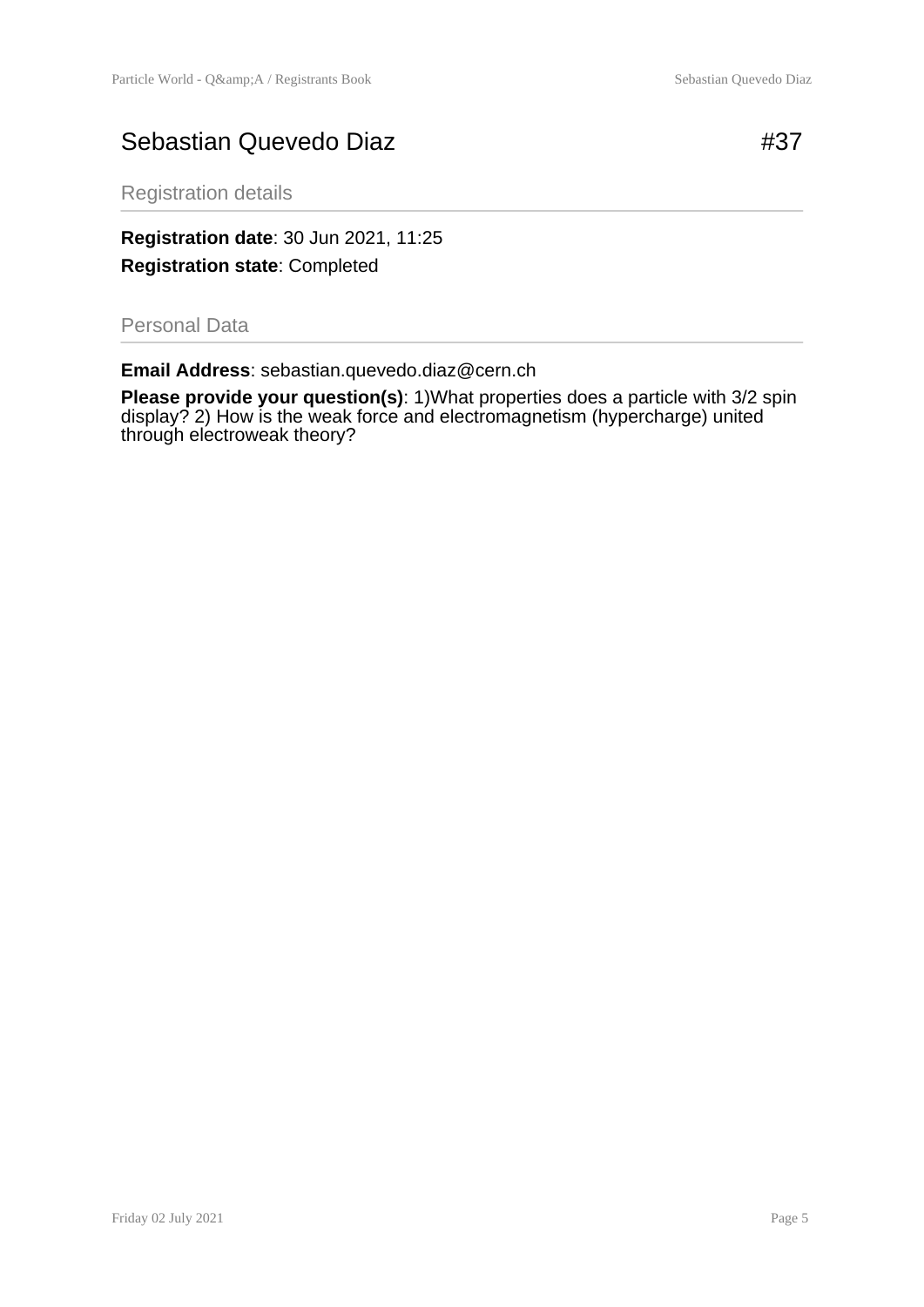#### Ida Marie Schmidt #16

Registration details

**Registration date**: 29 Jun 2021, 11:35 **Registration state**: Completed

Personal Data

**Email Address**: ida.marie.schmidt@cern.ch

**Please provide your question(s)**: Hi! Thank you for the great lecture, it was very well explained and interesting! To get back to the Gravity that is included in the Standard Model: I got that the force itself may be a lot weaker than other forces. You already mentioned the singularities inside BH'S where this becomes a problem. And here's where my actual question starts: how are these singularities covered by the theory of gravitons, and how do gravitons match GR? The interaction strength does not seem to be the same at every space time point, and I do not really understand how this can be described by introducing a new particle. The existence of Gravitational Waves is now a fact and there are some really exciting experiments on that. As far as I got it, GW's are a purely GR induced effect as they merely describe the shaping of the spacetime caused by large masses (the merging of objects with large masses). I wonder how this goes along with something as a particle that should be the result of some other field (aft like)? So long story short: I've only ever learned about gravity as a result of GR and wonder how all the GR properties work together with an additional particle-induced force, especially in respect to GW's. I hope my question is understandable! I barely know about gravitons and only just got started on GW's, so I hope my formulations make sense.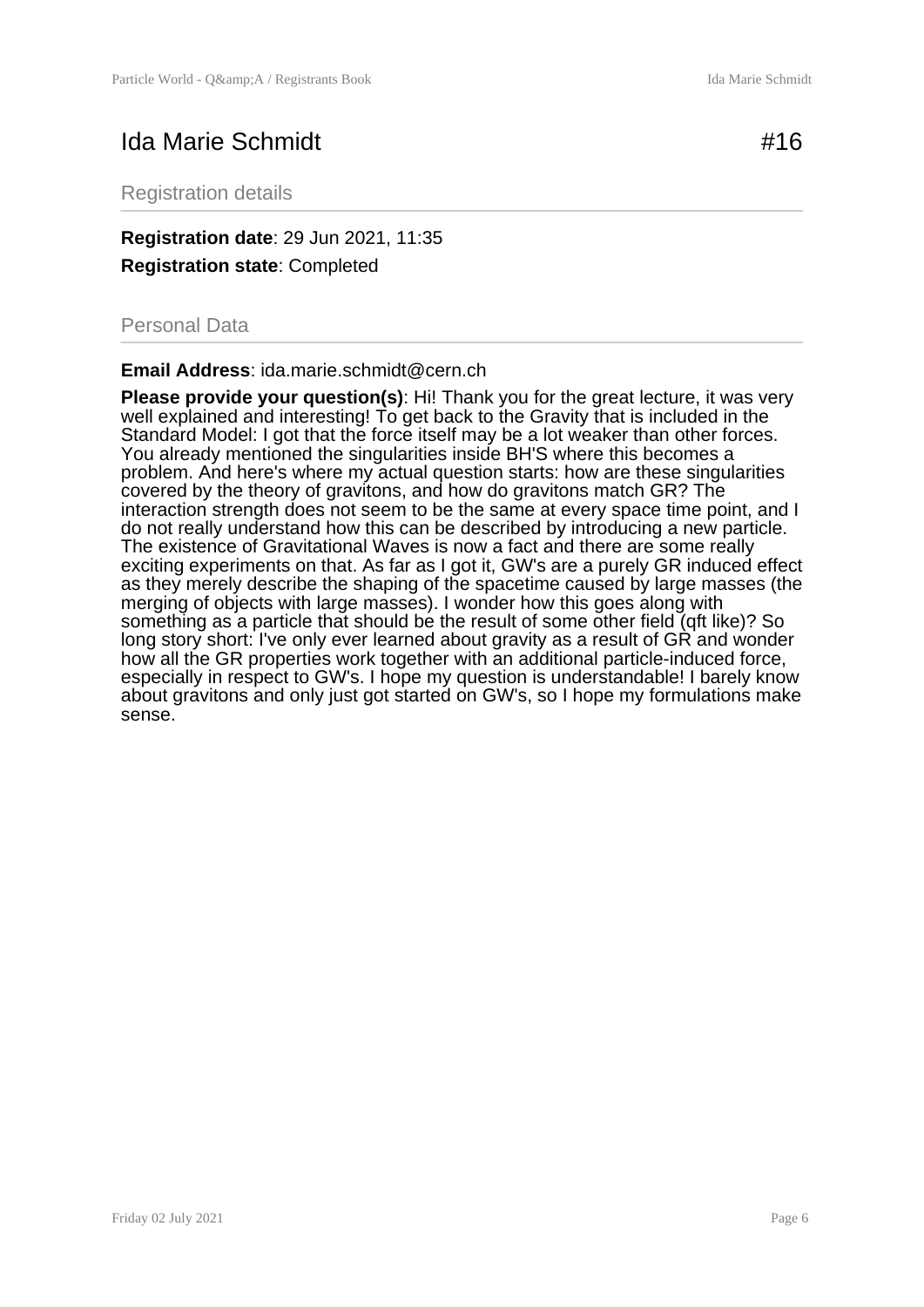#### Augustin Vestner #41

Registration details

**Registration date**: 30 Jun 2021, 14:09 **Registration state**: Completed

Personal Data

**Email Address**: carl.augustin.vestner@cern.ch

**Please provide your question(s)**: Question about gravity and slide 20: If we were to integrate gravity analogously to the other three interactions in the SM via gauge interactions and corresponding particles, how would that work? Would we need 4x4 matrices (with Poincaré group as basic symmetry) for each component of the "magnetic" and "electric" fields and therefore expect 10 different bosons as force carrying particles?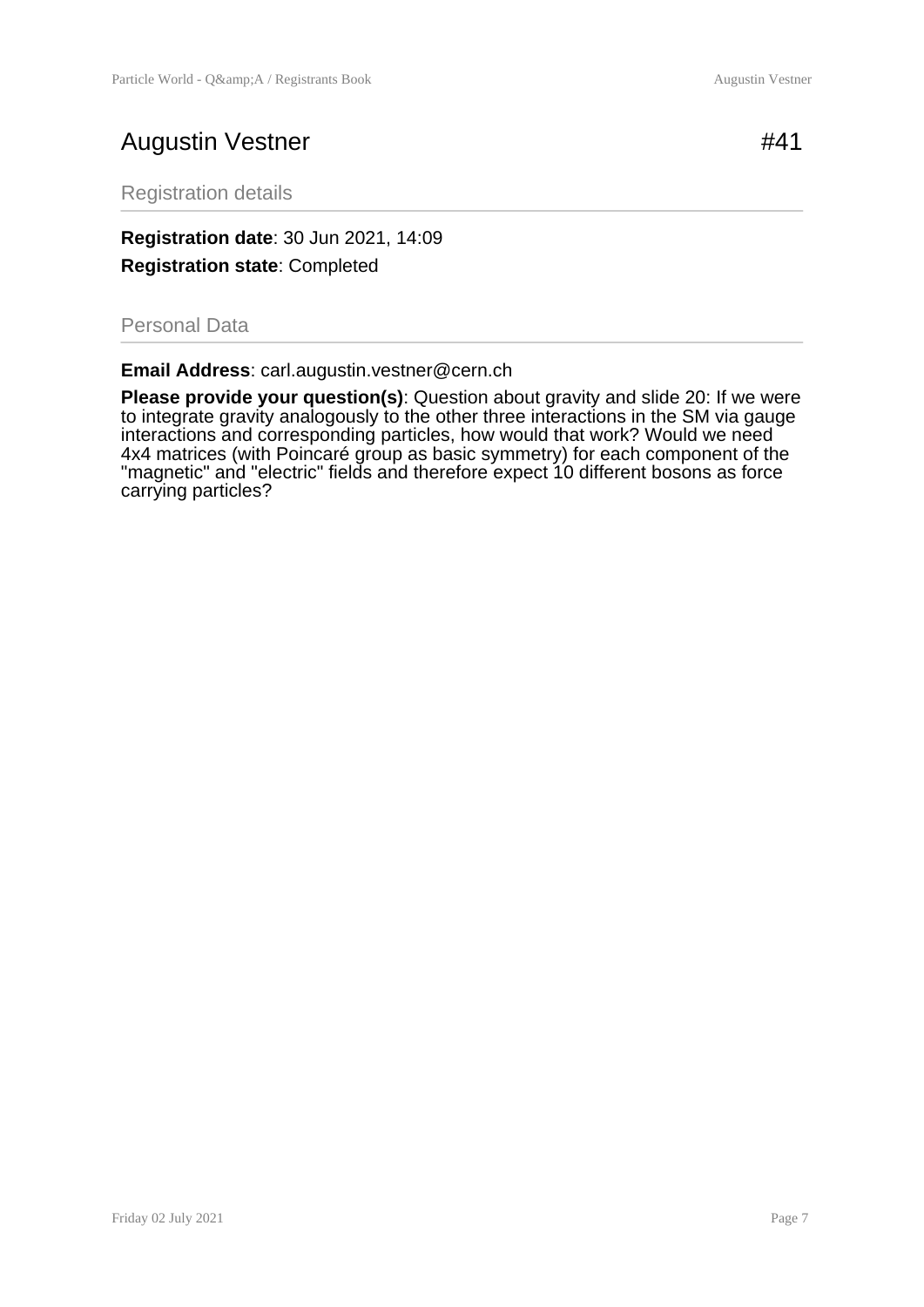#### Pavle Vulanovic **#39**

Registration details

**Registration date**: 30 Jun 2021, 12:03 **Registration state**: Completed

Personal Data

**Email Address**: pavle.vulanovic@cern.ch

**Please provide your question(s)**: I have a question about renormalization, where an electron is surrounded by electron-positron pairs. If that is how we define the electron, then should all the electrons which surround that electron, also have electron-positron pairs around them?